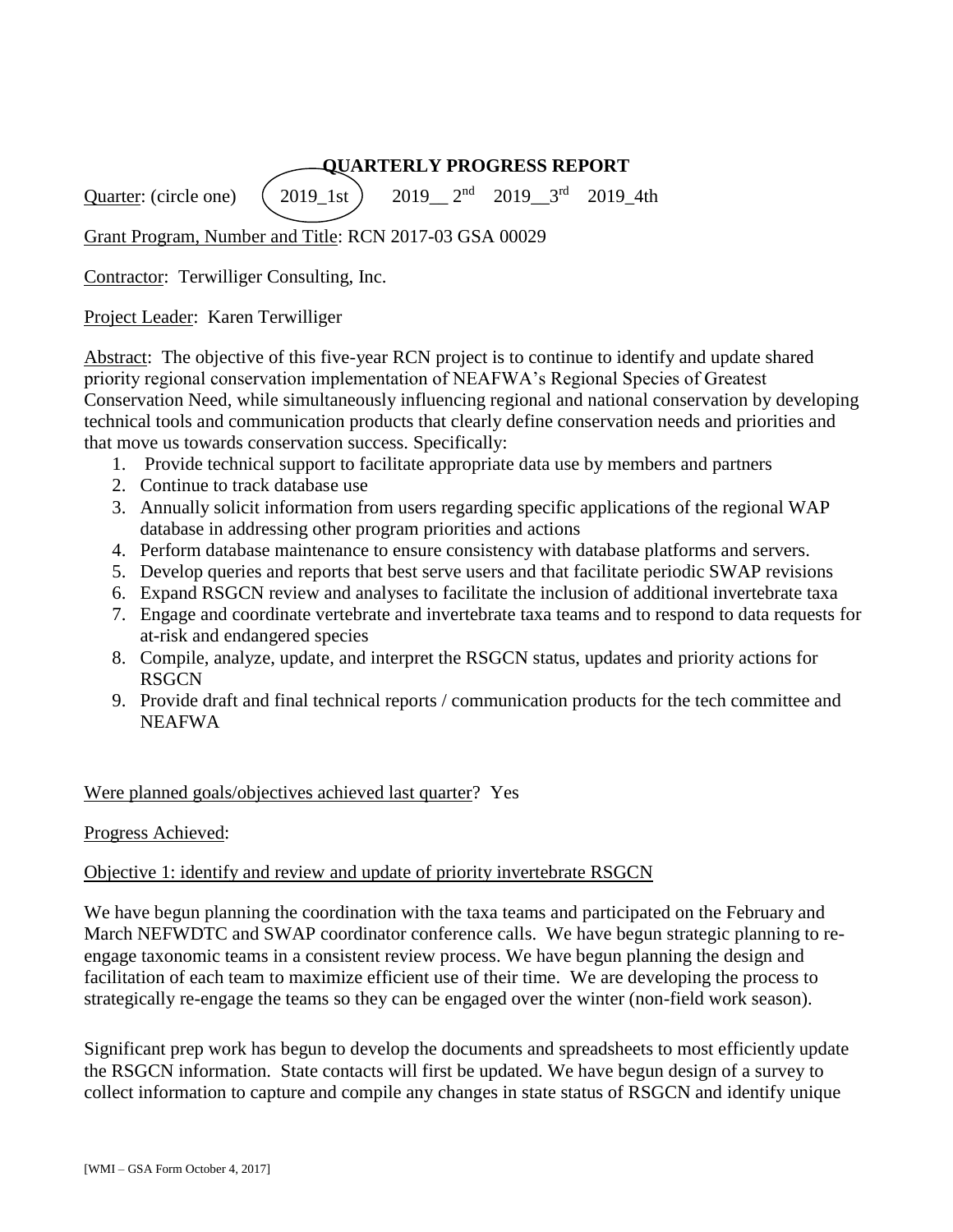habitats and threat vulnerabilities. The four vertebrate taxa teams include bird, mammal, herpetofauna, and fish and wildlife biologists from each state. The 8+ individual invertebrate taxa teams (freshwater mussel, terrestrial snails, crayfish, moths, dragonflies and damselflies, butterflies and skippers, tiger beetles, bumble bees, and species reviewed in 2018) are being updated.

Prep work with state fish and wildlife biologists and SWAP coordinators to improve the classification and description of habitat requirements for RSGCN has begun. Consistent classification and coding are being developed to capture habitats and threats to improve our understanding of habitat vulnerabilities and requirements for RSGCN (all taxa) that allow the Committee to focus conservation to benefit the most species and improve certainty in conservation outcomes.

We have participated on NEFWDTC Committee and SWAP Coordinator conference calls.

We designed a symposium to highlight the RSGCN/RCN projects at the NEAFWA annual meeting to provide updates and communication on the broad array of effective regional projects. We contacted key RCN PIs to highlight key taxa and geographic priority projects and organized the NEAFWA Symposium to focus on RSGCN efforts regionwide. Stonefly, turtle, xerics and others will be presented and a panel discussion has also been set up. We have updated RSGCN fact sheets to distribute at the conference.

Objective 2: provide on-going technical support, and evaluation of use of regional Wildlife Action Plan database; Since March 1 we have tracked users regarding the regional SWAP database in addressing other program priorities and actions. We incorporated the results of 2 surveys of state fish and wildlife agencies' staff, and key partners -i.e. USFWS and other federal partners. We provided the updated database to NEAFWA Website and updated multiple state links and contacts.

Specifically, we implemented the suggestions from two surveys, one for states and one for partners. The surveys asked users to explain what kind of information they were seeking, whether they were able to find it, how it could be made easier to use, and what additional information it should contain. The responses to the survey have been summarized in a draft report and incorporated in the updated database provided and posted on the NEAFWA website.

We continued to monitor the use of the database from the NEAFWA website. We followed up with unusual out of state users to learn of their project uses for the database. Several western users (from AK, CO and UT agencies) were considering creating such a project in their region.

Information designating species as Regional Species of Greatest Conservation Need has been updated and added. Species menus have been improved to allow more flexibility in searching the database for particular species. The launch page of the database was updated to reflect that the database is copyrighted by the Northeastern Association of Fish and Wildlife Agencies. Contact information and website links were also updated on the launch page.

#### Difficulties Encountered in Meeting Goals and Objectives: none

Expected End Date: February 29, 2023